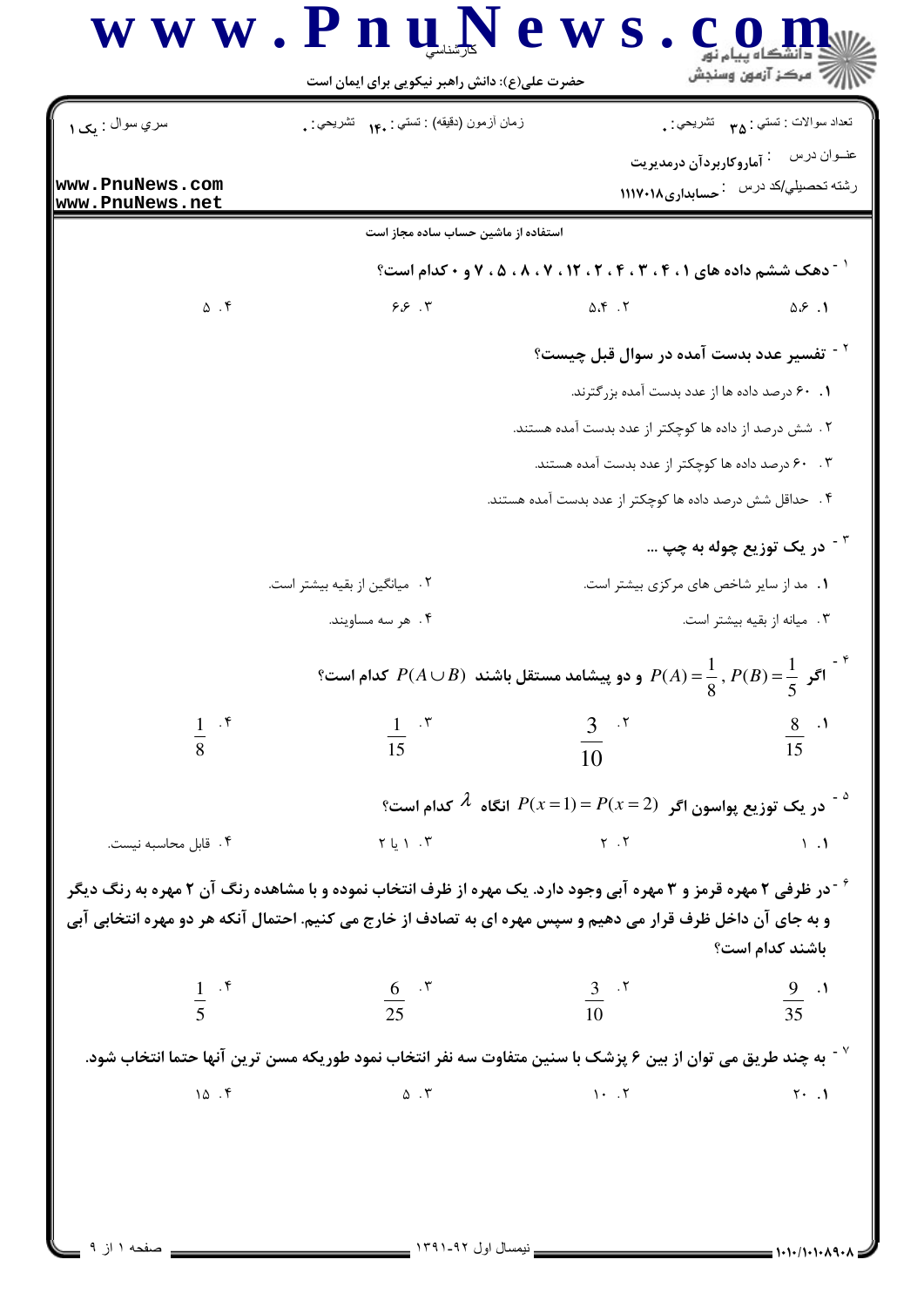| سري سوال : <b>۱ يک</b>              | زمان أزمون (دقيقه) : تستي : .١۴     تشريحي : .                                         |                                                                   | تعداد سوالات : تستي : <sub>۳۵</sub> تشريحي : .                                                                                                                                                                                      |
|-------------------------------------|----------------------------------------------------------------------------------------|-------------------------------------------------------------------|-------------------------------------------------------------------------------------------------------------------------------------------------------------------------------------------------------------------------------------|
| www.PnuNews.com<br> www.PnuNews.net |                                                                                        |                                                                   | عنــوان درس أ $\,$ آماروكاربردآن درمديريت<br>رشته تحصیلی/کد درس : حسابداری۱۱۱۷۰۱۸                                                                                                                                                   |
|                                     |                                                                                        | <sup>^ -</sup> در جدول توزیع فراوانی زیر مقدار میانه کدام است؟    |                                                                                                                                                                                                                                     |
|                                     | ∥ رده ها                                                                               | ۳–۲،۵ ۴–۳،۵ ۵–۴،۵ ۶–۵،۵                                           |                                                                                                                                                                                                                                     |
|                                     | فراواني                                                                                | $\mathbf{r}$<br>$\mathfrak{p}$ and $\mathfrak{p}$                 | ۵<br>۵                                                                                                                                                                                                                              |
| $F.T\Delta$ .                       | $F. \Delta $ . $\Upsilon$                                                              |                                                                   | $F.F\Delta$ $\cdot$ $\cdot$ $F.S.\Delta$ $\cdot$ 1                                                                                                                                                                                  |
|                                     |                                                                                        |                                                                   | <sup>۹ -</sup> در سوال قبل طول رده ها کدام است؟                                                                                                                                                                                     |
| $Y\Delta$ .۴                        | $\Delta$ $\cdot$ $\tilde{r}$                                                           | $\mathcal{N}$ . T                                                 | .70.1                                                                                                                                                                                                                               |
| 9.171<br>$\frac{1}{3}$ . if         | .5.7<br>$rac{2}{18}$ $\cdot$ "                                                         | $\cdot \wedge \cdot$ . $\vee$<br>1.7                              | اینکه این محصول معیوب باشد کدام است؟<br>$\Lambda$ $\Lambda$<br>$^{\circ}$ در جدول توزیع احتمال زیر مقدار $^{\circ}$ کدام است $^{\circ}$<br>$p(x)$ $\begin{array}{ccc} k & k & 1 & 3k \\ 2 & 4 & 2 & 2 \end{array}$<br>$rac{2}{9}$ . |
|                                     |                                                                                        |                                                                   | $^\circ$ ا - امید ریاضی $\textrm{X}$ در سوال قبل کدام است $^\circ$                                                                                                                                                                  |
| $\frac{3}{2}$ . f                   | $124 - 5$<br>18                                                                        | $120$ .<br>18                                                     | $rac{60}{9}$ .                                                                                                                                                                                                                      |
|                                     |                                                                                        | اگر میانگین و انحراف معیار X برابر ۲ باشد میانگین $X^2$ کدام است؟ |                                                                                                                                                                                                                                     |
| 19.7                                | $\lambda$ . $\Upsilon$                                                                 | F.7                                                               | 9.1                                                                                                                                                                                                                                 |
|                                     | اگر X دارای توزیع نرمال با میانگین ۹۵۲ و واریانس ۱۶ باشد $S > 950 < X < 950$ کدام است؟ |                                                                   |                                                                                                                                                                                                                                     |
|                                     | oYf9.7                                                                                 | $\Delta Y Y \Lambda$ . Y                                          | 1.1917                                                                                                                                                                                                                              |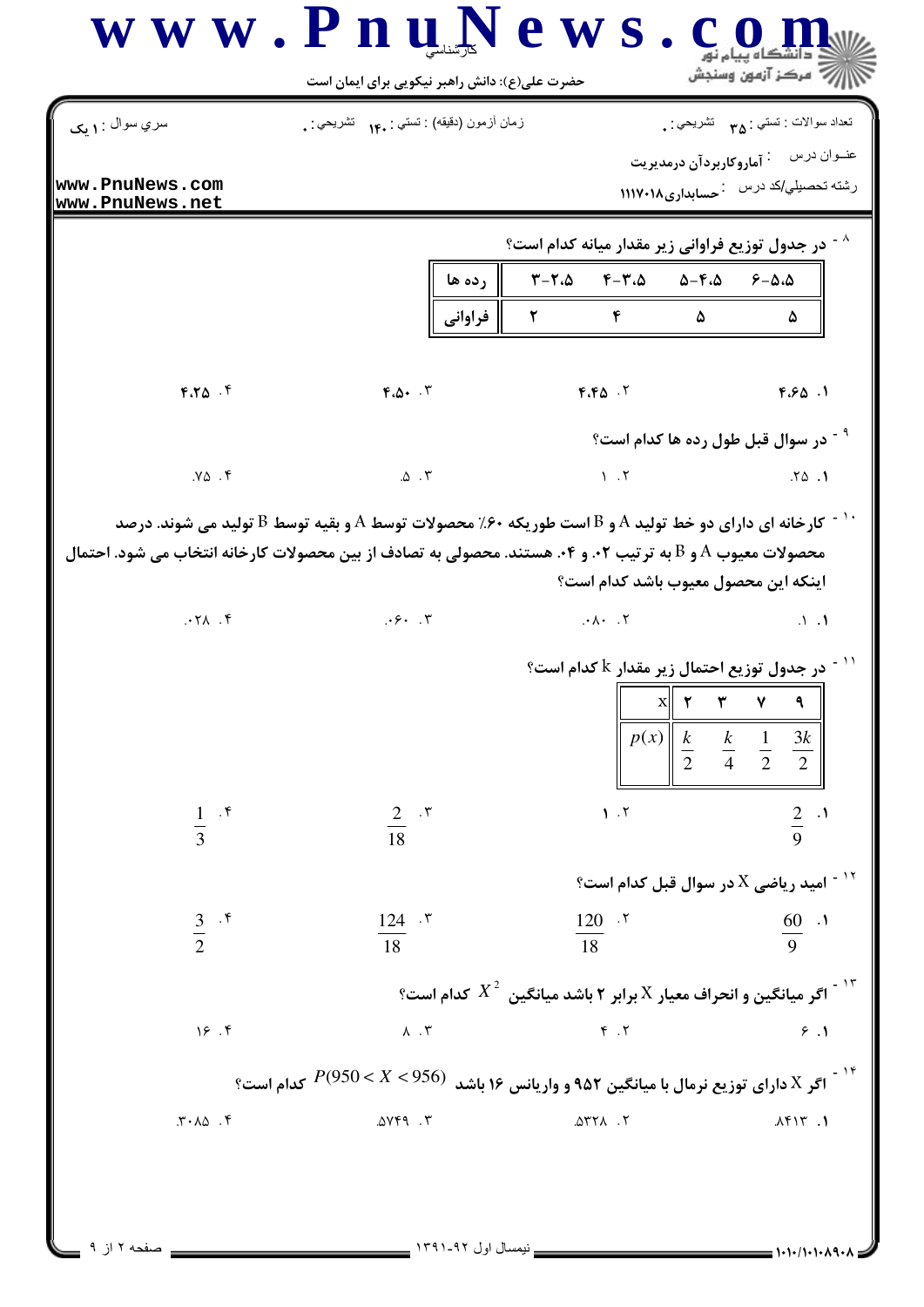|                                                                  | حضرت علی(ع): دانش راهبر نیکویی برای ایمان است                                                                                                                                                                         |                                                 | د دانشڪاه پيام نور<br>∥∕ مرکز آزمون وسنڊش       |
|------------------------------------------------------------------|-----------------------------------------------------------------------------------------------------------------------------------------------------------------------------------------------------------------------|-------------------------------------------------|-------------------------------------------------|
| سري سوال <b>۱</b> : <b>يک</b>                                    | زمان أزمون (دقيقه) : تستى : ١۴. تشريحي : .                                                                                                                                                                            |                                                 | تعداد سوالات : تستي : <sub>۳۵</sub> قشريحي : .  |
| www.PnuNews.com                                                  |                                                                                                                                                                                                                       |                                                 | عنــوان درس <sup>:</sup> آماروکاربردآن درمدیریت |
| www.PnuNews.net                                                  |                                                                                                                                                                                                                       |                                                 | رشته تحصیلی/کد درس : حسابداری۱۱۱۷۰۱۸            |
|                                                                  | شخصی در یک آزمون ۴ گزینه ای با ۵ پرسش شرکت می کند. وی سوالات را به طور تصادفی جواب می دهد. احتمال اینکه                                                                                                               | این شخص دقیقا به ۳ سوال پاسخ درست دهد چقدر است؟ |                                                 |
|                                                                  | $\frac{90}{512}$ . T                                                                                                                                                                                                  |                                                 | $\frac{45}{512}$ .                              |
|                                                                  |                                                                                                                                                                                                                       |                                                 |                                                 |
|                                                                  | ۴. اطلاعات مسئله كافي نيست.                                                                                                                                                                                           |                                                 | $rac{10}{32}$ . r                               |
|                                                                  | متغیر تصادفی X دارای توزیع دوجمله ای با میانگین ۵ و انحراف معیار ۲ است. احتمال موفقیت در یک آزمایش دوحالتی                                                                                                            |                                                 |                                                 |
|                                                                  |                                                                                                                                                                                                                       |                                                 | چقدر است؟                                       |
| $rac{3}{5}$ . f                                                  | $rac{2}{5}$ $\cdot$ $\cdot$                                                                                                                                                                                           | $rac{1}{5}$ . T                                 | $\frac{4}{5}$                                   |
|                                                                  |                                                                                                                                                                                                                       |                                                 |                                                 |
|                                                                  | تعداد تلفنهای زده شده به یک منشی دارای توزیع پواسون با نرخ ۳ تماس در نیم ساعت است. احتمال اینکه این منشی در                                                                                                           | ١ ساعت هيچ تماس تلفني نداشته باشد كدام است؟     |                                                 |
| $e^{-6}$ . $\zeta$                                               | $6e^{-6}$ $\cdot$ $\cdot$                                                                                                                                                                                             | $e^{-3}$ . T                                    | $3e^{-3}$ $\cdot$ <sup>1</sup>                  |
|                                                                  | احتمال اینکه شخصی از یک فروشگاه خرید کند ۶۵. است. اگر در یک روز ۳۰ نفر به این فروشگاه مراجعه کنند احتمال                                                                                                              |                                                 |                                                 |
|                                                                  | اینکه دقیقا ۱۵ نفرشان از این فروشگاه خرید کنند چقدر است؟ ( با استفاده از تقریب نرمال  دوجمله ای مسئله را حل                                                                                                           |                                                 |                                                 |
|                                                                  |                                                                                                                                                                                                                       |                                                 | كنيد)                                           |
| .9.9.9                                                           | .5746                                                                                                                                                                                                                 | .709.7                                          | .94.1                                           |
|                                                                  | دو نمونه تصادفی مستقل از دو توزیع نرمال با $\mu_1=\mu_2$ , $\sigma_1=5$ , $\sigma_1=10$ , $\sigma_2=15$ , $n_1$ انتخاب شده اند. واریانس $^{-19}$                                                                      |                                                 |                                                 |
|                                                                  |                                                                                                                                                                                                                       |                                                 | گدام است؟ $\overline{X}_2 - \overline{X}_1$     |
| 7.79.9                                                           | $Y \cdot \Delta Y$ . $Y$                                                                                                                                                                                              | ۲. <b>۷۷</b> .                                  | Y.1                                             |
|                                                                  | <sup>۲۰ -</sup> برای مشاهدات زیر براورد نقطه ای واریانس جامعه کدام است؟ ۲ ، ۷ ، ۲ ، ۱۱ ، ۲ ، ۱۱                                                                                                                       |                                                 |                                                 |
| 17.5.9                                                           | 9.7                                                                                                                                                                                                                   | 10.0.7                                          | 4.95.1                                          |
|                                                                  | <sup>۲۱ -</sup> برای برآورد میانگین تعداد قطعات روزانه تولید شده توسط یک ماشین نمونه ای شامل ۵۰ روز را ثبت کرده که<br>بوده اند. احتمال اینکه خطای براورد میانگین کمتر از ۵ باشد کدام است؟ $s=21$ , $\overline{x}=871$ |                                                 |                                                 |
| $\cdot$ / $\uparrow$ $\uparrow$ $\uparrow$ $\uparrow$ $\uparrow$ | $\cdot$ /9 $\cdot$ $\vee$ $\cdot$ $\vee$ $\cdot$                                                                                                                                                                      | $\cdot$ $/$ ۴۵۳۵.۲                              | $\cdot$ /9 $\vee$ . )                           |
|                                                                  |                                                                                                                                                                                                                       |                                                 |                                                 |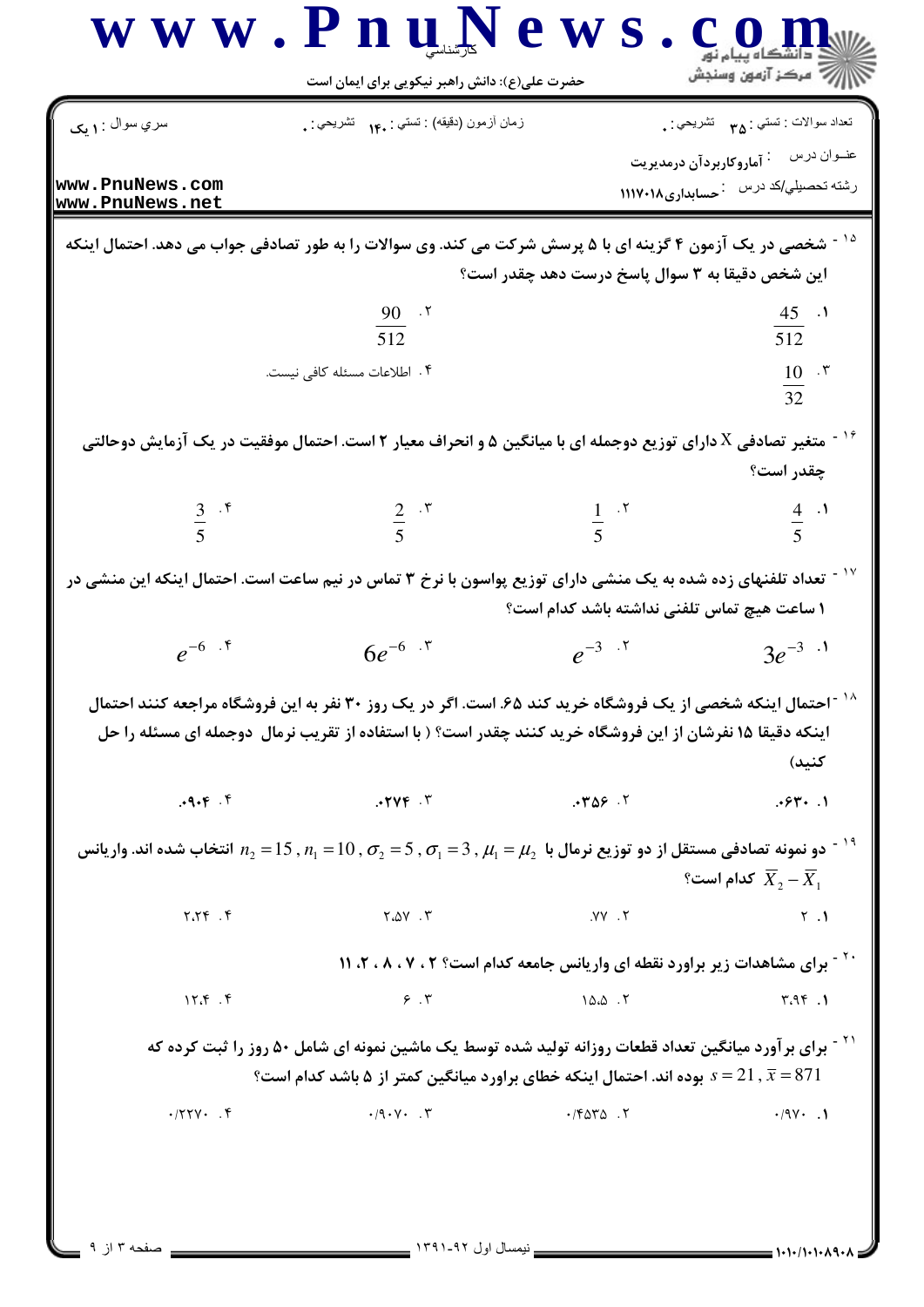|                                          | حضرت علی(ع): دانش راهبر نیکویی برای ایمان است                                                                                                                                                           |                                        |                                                                                         |
|------------------------------------------|---------------------------------------------------------------------------------------------------------------------------------------------------------------------------------------------------------|----------------------------------------|-----------------------------------------------------------------------------------------|
| سري سوال : ۱ يک                          | زمان أزمون (دقيقه) : تستي : ۱۴۰ نشريحي : .                                                                                                                                                              |                                        | تعداد سوالات : تستي : <sub>۳۵</sub> تشريحي : .                                          |
| www.PnuNews.com<br>www.PnuNews.net       |                                                                                                                                                                                                         |                                        | عنــوان درس <sup>:</sup> آماروکاربردآن درمدیریت<br>رشته تحصیلی/کد درس : حسابداری۱۱۱۷۰۱۸ |
|                                          | <sup>۲۲ -</sup> نمونه ای شامل ۵۰ قوطی کنسرو از یک خط تولید انتخاب شده اند. میانگین وزن آنها ۳۵۲ و انحراف معیار آنها ۳ بوده است.<br>کران بالای فاصله اطمینان ۹۵ درصدی برای میانگین وزن قوطی ها کدام است؟ |                                        |                                                                                         |
| $Y \triangle Y \cdot \cdot \cdot \cdot$  | $Y \triangle Y \triangle Y$ . $Y$                                                                                                                                                                       | $T \triangle Y \cdot T \cdot T$        | 1. ١١،١٧٥                                                                               |
|                                          | <sup>۲۳ -</sup> از بین ۵۰۰ دانشجو ۸۰ نفرشان شاغلند. بر آورد نقطه ای نسبت شاغلین بین کل دانشجویان کدام است؟                                                                                              |                                        |                                                                                         |
| $\mathcal{X}$ . $\mathcal{Y}$            | .19.7                                                                                                                                                                                                   | $\Lambda$ $\Lambda$                    | .19.1                                                                                   |
|                                          | <sup>۲۲ -</sup> در سوال قبل مقدار آماره آزمون برای تساوی نسبت دانشجویان شاغل با ۲۰ درصد کدام است؟                                                                                                       |                                        |                                                                                         |
|                                          | $Y/YY$ .                                                                                                                                                                                                |                                        | $-1/\lambda$ 9.1                                                                        |
|                                          | ۰۴ اطلاعات مسئله كافي نيست                                                                                                                                                                              |                                        | $-Y/Y\Delta$ . $Y$                                                                      |
|                                          | ناحیه رد آزمون فرض $\mu_0^{0}$ فرق $\bigg\{\displaystyle\frac{H_0:\mu\leq\mu_0}{H_1:\mu>\mu_0}$ وقتی حجم نمونه کم و توزیع جامعه نرمال باشد کدام است؟                                                    |                                        |                                                                                         |
| $t_0 < t_{\alpha/2, n-1}$ . <sup>*</sup> | $t_0 < -t_{\alpha,n-1}$ $\cdot$ $t_0 > -t_{\alpha/2,n-1}$ $\cdot$ $\cdot$                                                                                                                               |                                        | $t_0 > t_{\alpha, n-1}$ .                                                               |
|                                          | با 200 $n=2$ محموله زمانی رد می شود که $\overline{p}$ $> .07$ باشد.                                                                                                                                     | $H_0: P \leq .04$<br>$H_1$ : $P > .04$ | $-79$<br>در آزمون پذیرش یا رد یک محموله ای که                                           |
|                                          |                                                                                                                                                                                                         |                                        | احتمال مخاطره توليدكننده كدام است؟                                                      |
| $Y.$ (YYY)                               | .1719.7                                                                                                                                                                                                 | .105.7                                 | .577.1                                                                                  |
|                                          | <sup>۲۷ -</sup> حد کنترل بالا و پایین با استفاده از اطلاعات زیر کدامند؟ میانگین مطلوب=۲۱۵ ، انحراف معیار توزیع نرمال=۴ ، حجم                                                                            |                                        | نمونه=٨                                                                                 |
| $Y. 9.71$ , $Y. 19.77$                   | $Y \cup Y$ ۹۱۵ (۲۱۸ $Y$                                                                                                                                                                                 | ۲. ۲۱۹ و ۲۱۵                           | ۲۱۹،۲۴ و ۲۱۰،۷۶                                                                         |
|                                          |                                                                                                                                                                                                         |                                        | در آنالیز واریانس فرض $H_0$ رد شده است یعنی $^{\sf t}$ ۰ $^{\sf t}$                     |
|                                          | همه $\mu_i$ ها به جز دو تا از آنها با هم برابرند. $\mu_i$                                                                                                                                               |                                        | ها با هم برابرند. $\mu_i$ ۰۱                                                            |
|                                          | همه $\mu_i$ ها با هم نامساوی اند. $^*$                                                                                                                                                                  |                                        | حداقل دو تا از $\mu_i$ ها نامساوی اند $\cdot$ ۳                                         |
|                                          | <sup>۲۹ -</sup> در آنالیز واریانس برای ۴ جامعه مجموع مشاهدات گروههای شامل ۳ مشاهده به ترتیب زیر بوده اند.                                                                                               |                                        | $T_4 = 56$ , $T_3 = 28$ , $T_2 = 37$ , $T_1 = 22$<br>مقدار $SSR$ كدام است؟              |
|                                          |                                                                                                                                                                                                         |                                        |                                                                                         |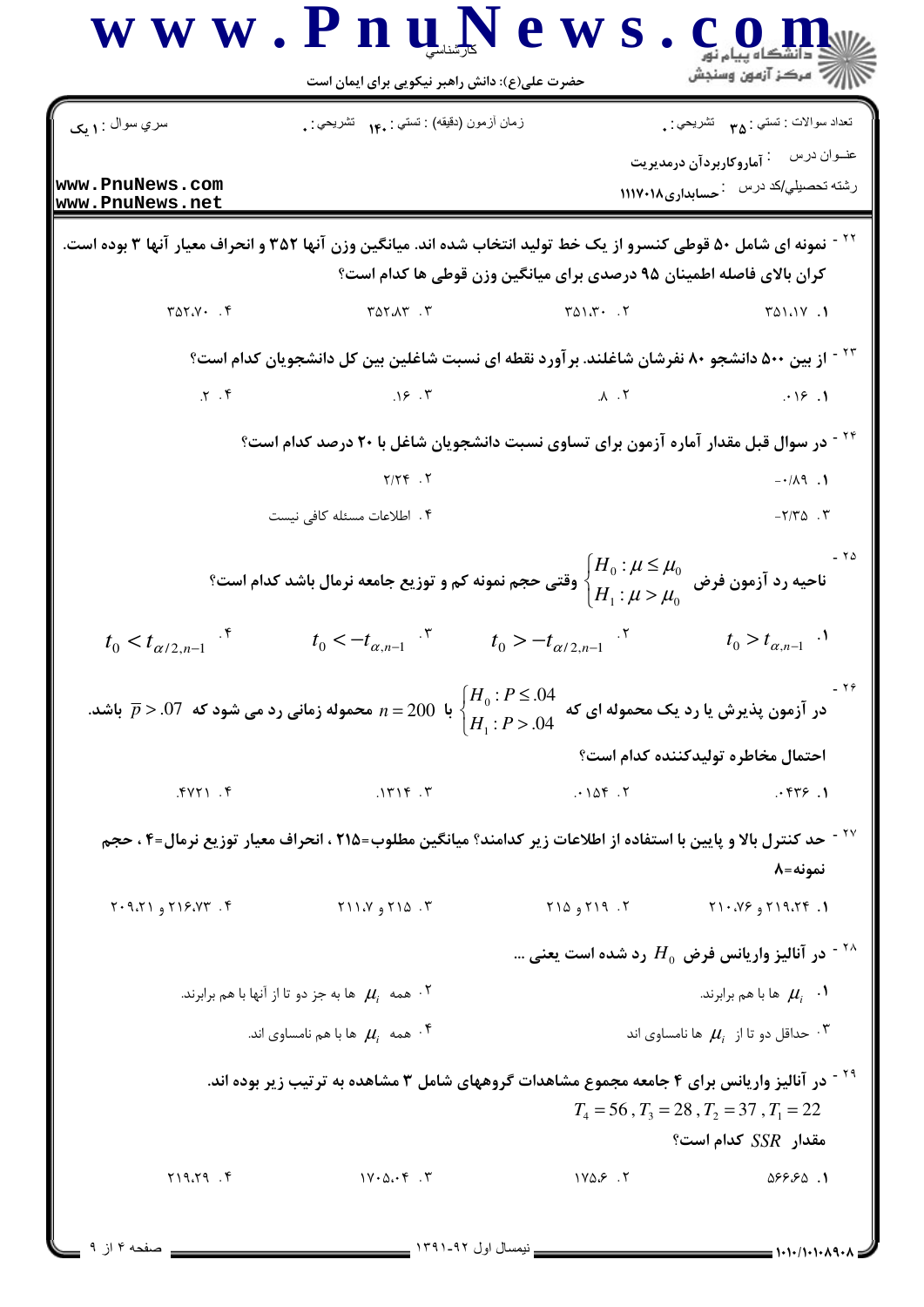|                                    | حضرت علی(ع): دانش راهبر نیکویی برای ایمان است                                                    |                        | ر آمرڪز آزمون وسنڊش                                                                                                                                                                                                                                                                                                                           |
|------------------------------------|--------------------------------------------------------------------------------------------------|------------------------|-----------------------------------------------------------------------------------------------------------------------------------------------------------------------------------------------------------------------------------------------------------------------------------------------------------------------------------------------|
| سري سوال : ١ يک                    | زمان أزمون (دقيقه) : تستي : ۱۴۰ نشريحي : .                                                       |                        | تعداد سوالات : تستي : <sub>۳۵</sub> تشريحي : .                                                                                                                                                                                                                                                                                                |
| www.PnuNews.com<br>www.PnuNews.net |                                                                                                  |                        | عنــوان درس <sup>:</sup> آماروکاربردآن درمدیریت<br>رشته تحصیلی/کد درس خمسابداری۱۱۱۷۰۱۸                                                                                                                                                                                                                                                        |
|                                    |                                                                                                  |                        | <sup>۳۰ -</sup> در جدول آنالیز واریانس زیر برای مقایسه میانگین ۵ جامعه ، مقدار x کدام است؟                                                                                                                                                                                                                                                    |
|                                    | <b>SS</b><br>منبع تغيير                                                                          | df                     | <b>MS</b><br>$F_{0}$                                                                                                                                                                                                                                                                                                                          |
|                                    | بین گروهی                                                                                        |                        | $\mathbf{Y} \mathbf{Y} \cdot \mathbf{Y}$<br>Z                                                                                                                                                                                                                                                                                                 |
|                                    | درون گروهی                                                                                       |                        | X                                                                                                                                                                                                                                                                                                                                             |
|                                    | $\mathsf{Y}\mathsf{Y}\cdot$<br>کل                                                                | 19                     |                                                                                                                                                                                                                                                                                                                                               |
| YY.A.                              | Y5.7.7                                                                                           | 1.7Y.7                 | 1141.1                                                                                                                                                                                                                                                                                                                                        |
|                                    |                                                                                                  |                        | <sup>۳۱ -</sup> در سوال قبل مقدار Z کدام است؟                                                                                                                                                                                                                                                                                                 |
| 551.5                              | $\mathcal{N} \cdot \mathcal{N}$ .                                                                | 1.99.7                 | 1.19.1                                                                                                                                                                                                                                                                                                                                        |
|                                    |                                                                                                  |                        | <sup>۳۲ -</sup> اگر تمام نقاط در نمودار پراکنش روی یک خط باشند ضریب همبستگی کدام است؟                                                                                                                                                                                                                                                         |
| $r = \pm 1$ .                      | $r=1$ $\cdot$ $\cdot$                                                                            | $r=-1$ . $\zeta$       | $0 < r < 1$ .                                                                                                                                                                                                                                                                                                                                 |
|                                    |                                                                                                  |                        | <sup>۳۳ -</sup> برآورد شیب خط رگرسیونی برای داده های زیر کدام است؟                                                                                                                                                                                                                                                                            |
|                                    |                                                                                                  | $\mathbf{x}$           | $-1$ $\qquad$ $\qquad$ $\qquad$ $\qquad$ $\qquad$ $\qquad$ $\qquad$ $\qquad$ $\qquad$ $\qquad$ $\qquad$ $\qquad$ $\qquad$ $\qquad$ $\qquad$ $\qquad$ $\qquad$ $\qquad$ $\qquad$ $\qquad$ $\qquad$ $\qquad$ $\qquad$ $\qquad$ $\qquad$ $\qquad$ $\qquad$ $\qquad$ $\qquad$ $\qquad$ $\qquad$ $\qquad$ $\qquad$ $\qquad$ $\qquad$ $\qquad$<br>ା |
|                                    |                                                                                                  |                        | ٨<br>٢١                                                                                                                                                                                                                                                                                                                                       |
| $f. \gamma \gamma$ . $f$           | .75.7                                                                                            | 7.79.7                 | .15.1                                                                                                                                                                                                                                                                                                                                         |
| کدام است؟ $x\!=\!-1$               | براورد معادله خط رگرسیونی به صورت $2x \in E(Y \mid x) = 1.5 + 2$ است. براورد میانگین $Y$ به ازای |                        |                                                                                                                                                                                                                                                                                                                                               |
| $1/Y$ . ۴                          | ۰۳ صفر                                                                                           | $-10.7$                | $\cdot/\Delta$ .                                                                                                                                                                                                                                                                                                                              |
|                                    |                                                                                                  |                        | <sup>۳۵ -</sup> کدام گزینه ناد <u>رست ا</u> ست؟                                                                                                                                                                                                                                                                                               |
|                                    |                                                                                                  |                        | ١. احتمال خطاى نوع اول احتمال رد بناحق فرض صفر است.                                                                                                                                                                                                                                                                                           |
|                                    |                                                                                                  |                        | ٢ . جهت ناحيه رد موافق جهت فرض مقابل است.                                                                                                                                                                                                                                                                                                     |
|                                    |                                                                                                  |                        | ٣. با افزايش حجم نمونه احتمال هردو خطا كاهش مى يابد.                                                                                                                                                                                                                                                                                          |
|                                    |                                                                                                  |                        | ۴ .   ناحیه رد برد مقادیری است که به ازای آنها فرض مقابل را رد می کنیم                                                                                                                                                                                                                                                                        |
|                                    | فرمول هاي پيوست:                                                                                 |                        |                                                                                                                                                                                                                                                                                                                                               |
| $k = 1 + 3/3 \log n$               |                                                                                                  |                        |                                                                                                                                                                                                                                                                                                                                               |
|                                    |                                                                                                  |                        |                                                                                                                                                                                                                                                                                                                                               |
|                                    |                                                                                                  |                        |                                                                                                                                                                                                                                                                                                                                               |
|                                    |                                                                                                  | ـ ندمسال اول ۹۲ـ۱۳۹۱ ـ |                                                                                                                                                                                                                                                                                                                                               |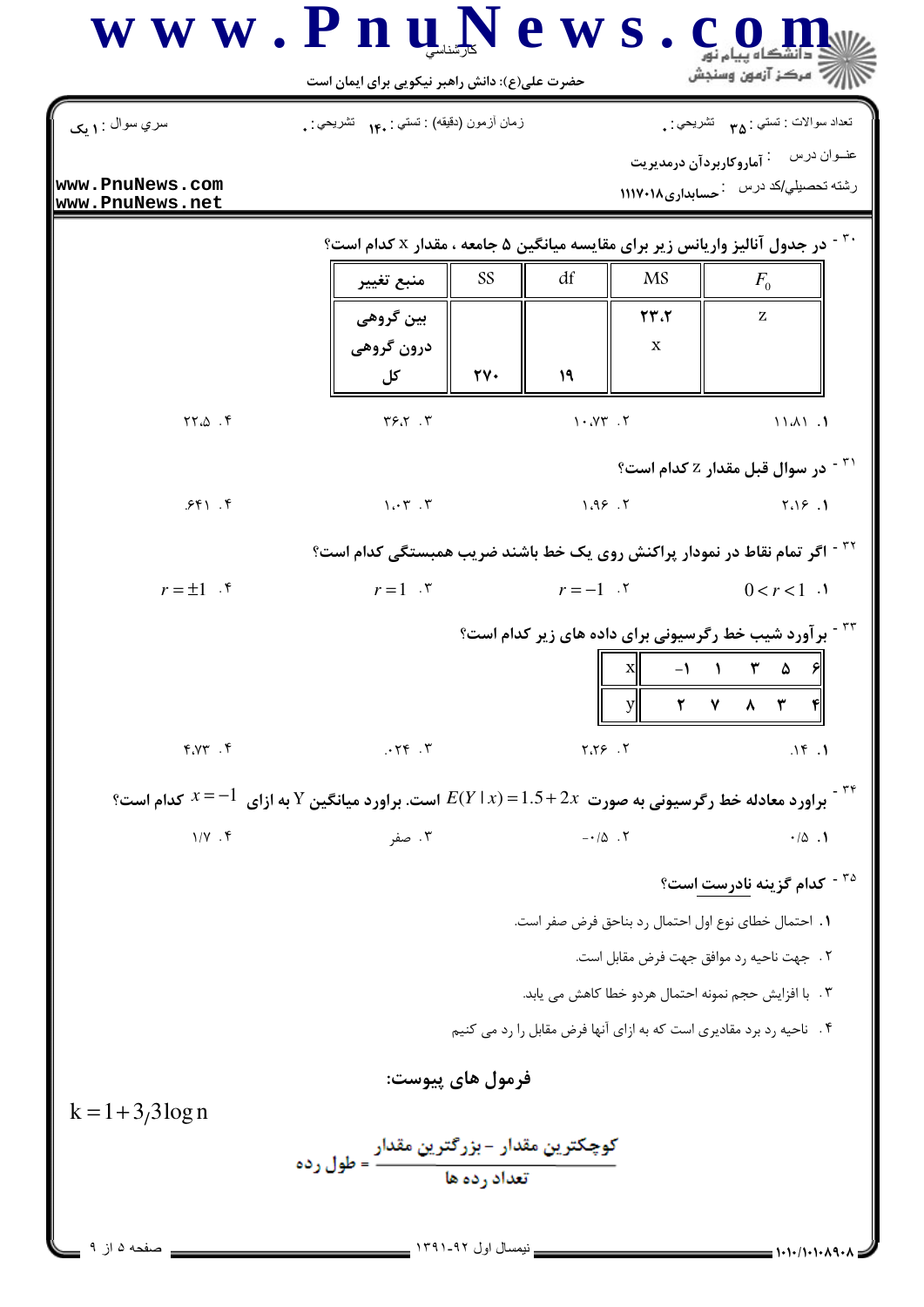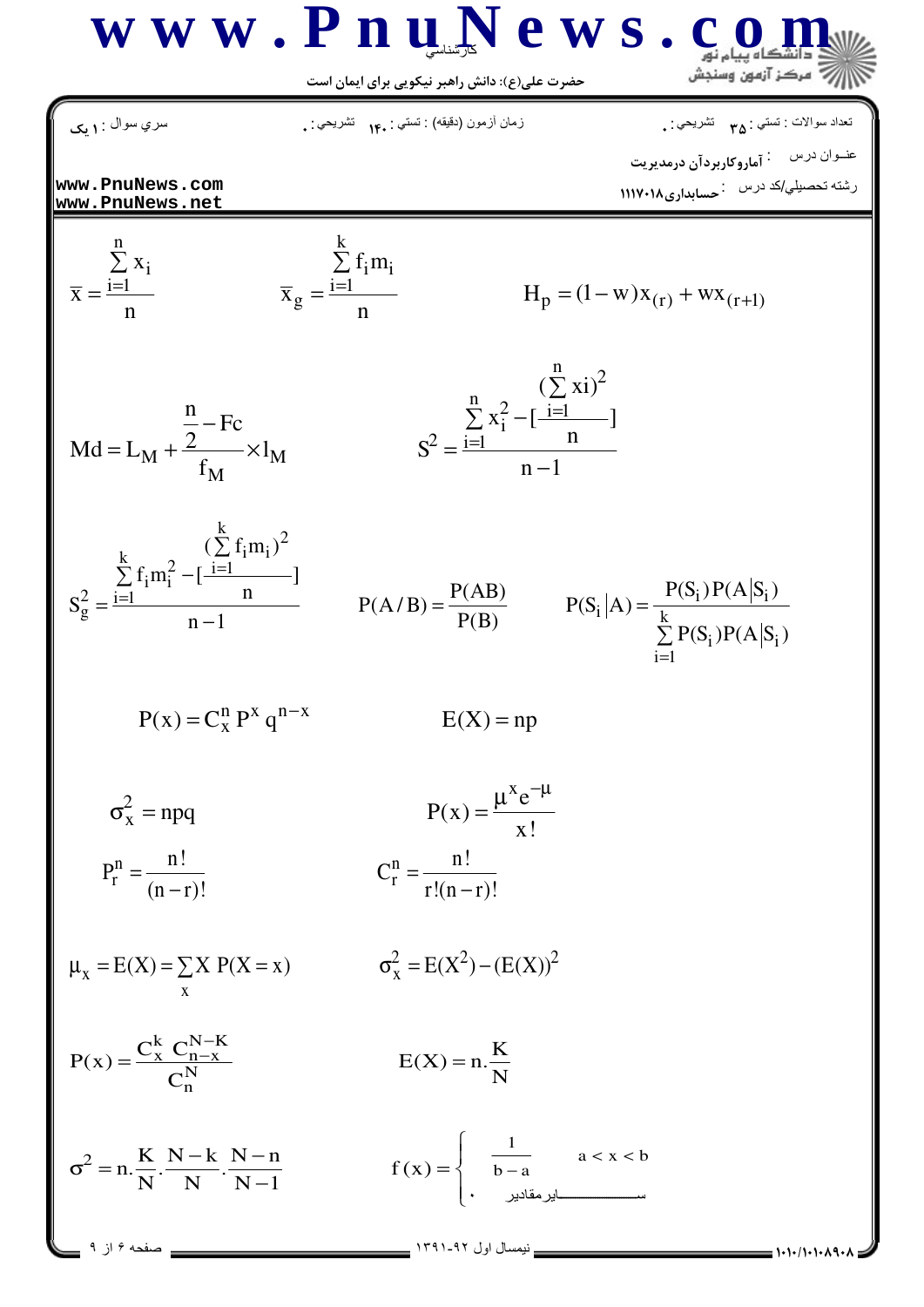

نعداد سوالات : تستبي : <sub>٣۵</sub> تشريحي : . سري سوال : **۱ یک** زمان أزمون (دقيقه) : تستي : ۱۴. تشريحي : . رشته تحصیلی/کد درس مسلم اری۱۱۱۷۰۱۸ www.PnuNews.com www.PnuNews.net  $f(x) = \begin{cases} \lambda e^{-\lambda x} & x > 0, \ \lambda > 0 & \mu = \sigma = \frac{1}{\lambda} \end{cases}$  $Z = \frac{x - \mu}{\sigma}$   $\sigma_{\overline{x}} = \frac{\sigma}{\sqrt{N - \mu}} \times \sqrt{\frac{N - n}{N - 1}}$  $P(c \le x \le d) = \frac{d-c}{b-a}$   $\mu = \frac{a+b}{2}$   $X^2 = \frac{(b-a)^2}{12}$  $\sigma_{(\overline{x}_1 - \overline{x}_2)}^2 = \frac{\sigma_1^2}{n_1} + \frac{\sigma_2^2}{n_2}$   $d = \mu$   $d = \mu$   $d = |\overline{x} - \mu|$ L =  $\overline{x} - z_{\frac{a}{2}} \cdot \frac{\sigma}{\sqrt{n}}$  U =  $\overline{x} + Z_{\frac{a}{2}} \cdot \frac{\sigma}{\sqrt{n}}$ L =  $\overline{x}$  -  $t_{\frac{a}{2}, n-1}$   $\cdot \frac{s}{\sqrt{n}}$  U =  $\overline{x}$  +  $t_{\frac{a}{2}, n-1}$   $\cdot \frac{s}{\sqrt{n}}$  $\sigma_{\overline{p}}^2 = \frac{P(1-P)}{n}$  $S_{\overline{p}}^2 = \frac{\overline{P}(1-\overline{P})}{\overline{p}}$  $d = |\overline{P} - p|$  $T = \frac{\overline{x} - \mu_0}{\frac{s}{\sqrt{n}}}$  $Z = \frac{\overline{x} - \mu_0}{\frac{\sigma}{\sqrt{n}}}$  $z\frac{\overline{x}_2-\overline{x}_1}{\sigma_{(\overline{x}_1-\overline{x}_2)}}$  $T = \frac{x_2 - \bar{x}_1}{S_p \sqrt{\frac{1}{n_1} + \frac{1}{n_2}}}$   $Z = \frac{\bar{P} - P_0}{\sigma_{\bar{P}}}$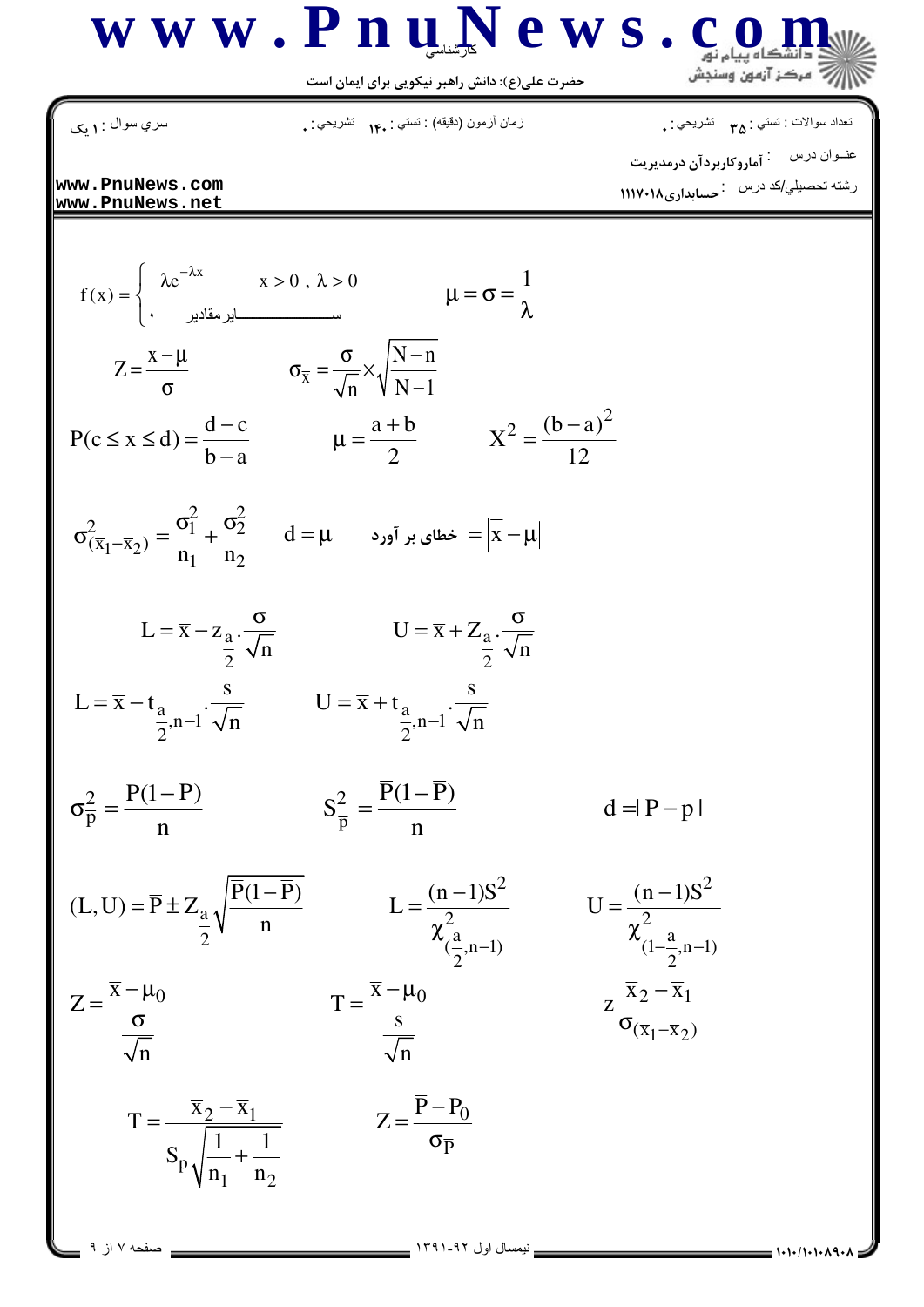

$$
\begin{array}{ll}\n\text{(a)} & \text{(a)} & \text{(a)} & \text{(a)} & \text{(a)} & \text{(a)} & \text{(a)} \\
\text{www. PnuNews.com} & \text{www. PnuNews.com} \\
\text{www. PnuNews.com} & \text{www. PnuNews.com} \\
\hline\n\sigma_{(x_1-x_2)}^2 = \frac{\sigma_1^2}{n_1} + \frac{\sigma_2^2}{n_2} & S_p^2 = \frac{(n_1-1)S_1^2 + (n_2-1)S^2}{n_1+n_2-2} \\
\sigma_{\overline{p}} = \sqrt{\frac{P_0(1-P_0)}{n}} & \chi^2 = \frac{(n-1)S_1^2 + (n_2-1)S^2}{\sigma_0^2} & SSR = \sum_{i=1}^{k} \frac{T_i^2}{n} - \frac{T^2}{n} \\
\text{SST} = \sum_{i=1}^{k} \sum_{i=1}^{n} x_{iy}^2 - \frac{T^2}{N} & SSE = SST - SSR \\
\text{T} = \sum_{i=1}^{n} \sum_{i=1}^{n} & \text{MSR} = \frac{SSR}{k-1} & \text{MSE} = \frac{SSE}{N-K} \\
F = \frac{\text{MSR}}{\text{MSE}} & \hat{y} = \hat{\alpha} + \hat{\beta}x & \hat{\beta} = \frac{S_{xy}}{S_{xx}} & \hat{\alpha} = \overline{y} - \hat{\beta}\overline{x} \\
\text{T} = \sum_{i=1}^{n} T_i & MSE = S_{yy} - \frac{(S_{xy})^2}{S_{xx}} & \hat{\beta} = \frac{\text{cov}(x, y)}{\sigma_x \sigma_y} \\
S_{YY} = \sum_{i=1}^{n} Y_i^2 - n\overline{y}^2 & S_{XY} = \sum_{i=1}^{n} x_i y_i - n\overline{x} \overline{y} \text{MSR} = \frac{SSR}{k-1} & MSE = \frac{SS}{N-1} \\
P(A \cup B) = P(A) + P(B) - P(A \cap B) & \\SSR = \sum_{i=1}^{k} \frac{T_i^2}{n} - \frac{T^2}{N} & \\ r = \frac{S_{xy}}{\sqrt{S_{xx}S_{yy}}} = \frac{n \sum x_i y_i - \sum x_i \sum y_i}{\sqrt{[n \sum x_i^2 - (\sum x_i)^2][n \sum y_i^2 - (\sum y_i)^2]}}\
$$